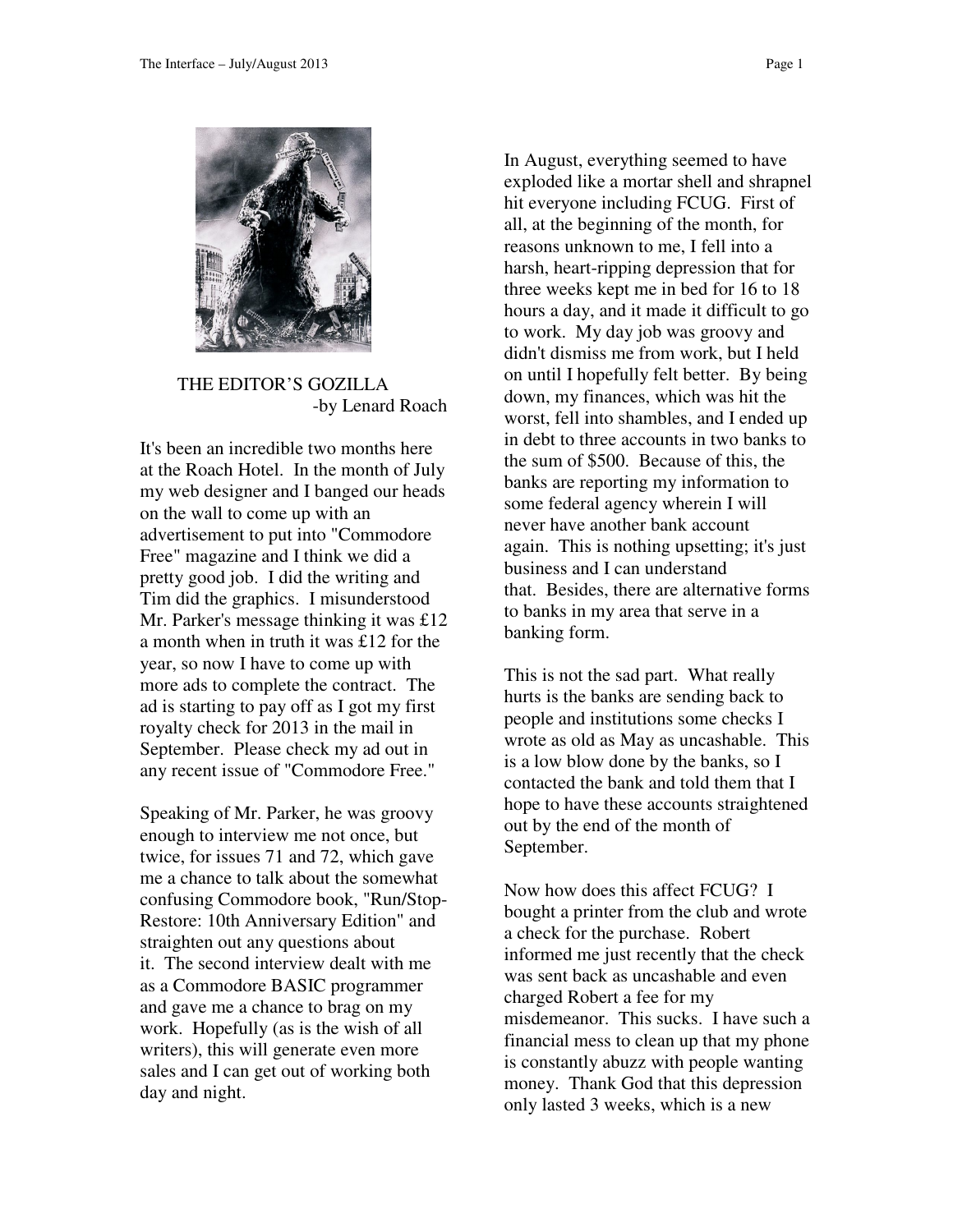record for recovery for me. Back in 1996, I had a similar depression that lasted for one year. Only medicine and therapy and prayer helped me that time.

Upon investigation, it was discovered that I was prescribed the wrong medication to combat the symptoms of my Haldol, so when this medicine was ceased, my God pulled me out of my depression.

There is a little phrase found in Joel 2:25 which says, "The LORD will restore what the locust have eaten." Now, with the depression behind me, I have been worked by both jobs next to death to cover missing and sick employees at more than one location, and I am happy with this. With checks pushing at \$700 a week (and lacking sleep, I might add), the bills will soon be caught up, the banks will be paid, and FCUG and Robert will be reimbursed.

I know I'm getting a little religious here, and I do apologize for any offense, but only a higher power could be opening doors of opportunity like this and at an exact point of need. Somebody has to be thinking of me that can manipulate such events.

With that said, I want to inform Interface readers that I'm going to be cracking open some long-dormant software and take a work at these construction sets made for Commodore. I hope to have something ready by the 2014 CommVEx.

Yes, I'm going to attempt, yet again, to try my hand at driving the 1,024 miles in the Neon to go to the next CommVEx. This will be an extra special trip because my youngest son will be 21 and able to play at the slot

machines and poker tables. More than likely he will try his hand first at the casinos here in Kansas City before heading out, but Las Vegas is the toddling town where all the action is.

That should catch all you Commodore gossip hounds up on the latest. Please enjoy the rest of the newsletter.



## MONTHLY MEETING NOTES -by Dick Estel & Robert Bernardo

#### JULY 2013

It was a hot, Hot, HOT day in Fresno, with a low of 80 the night before and a high of 105 expected. But after the initial work of carrying stuff in and setting up, it was nice and cool inside Bobby Salazar's Cantina, where Robert, Roger, Louis, Vincent and Dick gathered for the July meeting of the Fresno Commodore Users Group.

Recalling an earlier meeting when he had brought in some heat sinks he had bought on-line, Louis demonstrated how a chip easily slides into the device, a feature we had not noticed previously. He opened up Vincent's VIC-20 to show how he had installed several heat sinks in it.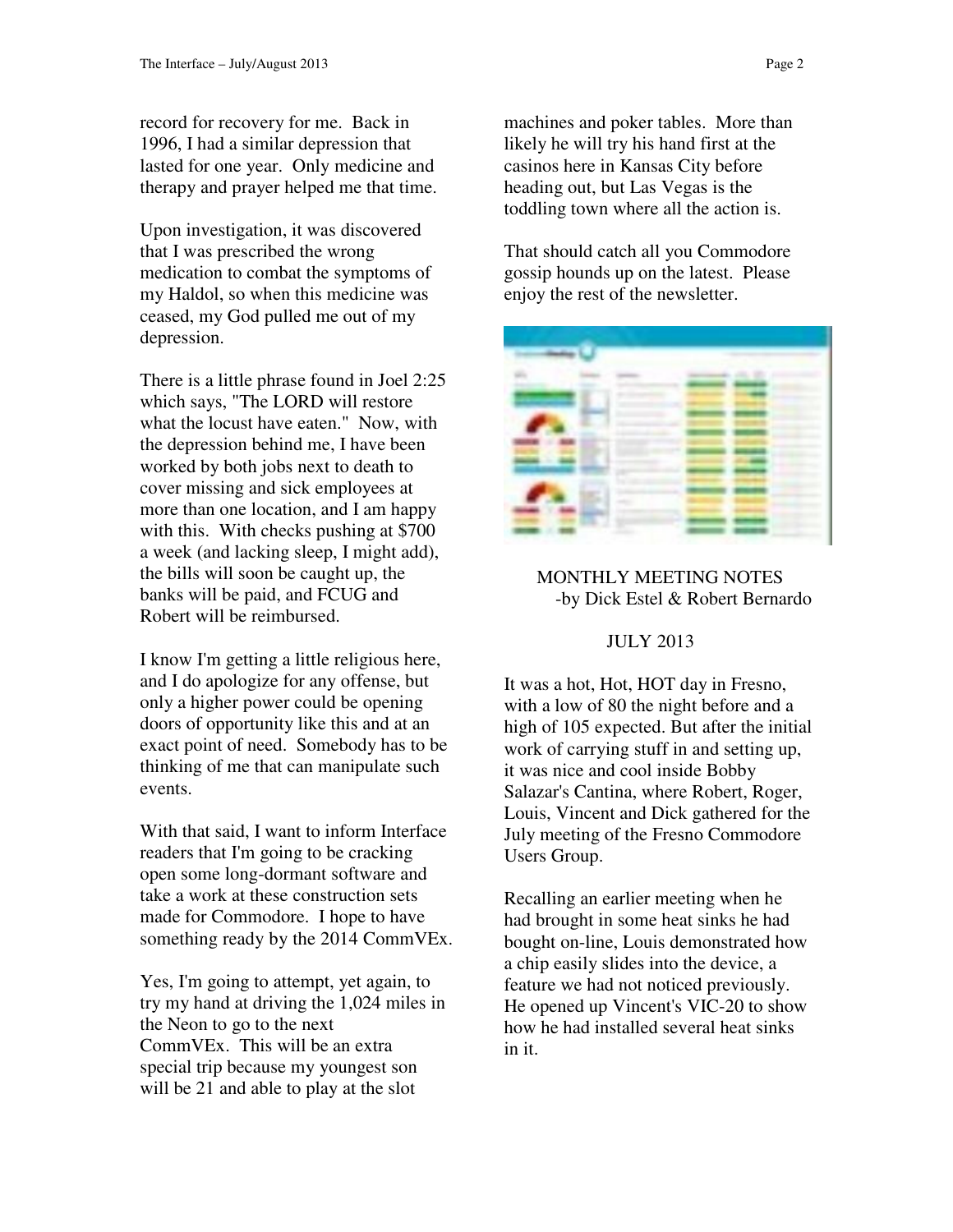Next we discussed final plans for CommVEx. The location has changed once again; the event will be back in Jockey Room 1 (which became Jockey Room 2 the day before the show) of the Plaza Hotel, the same room we had for several years. Although somewhat smaller, this room is more convenient for moving equipment in and out.

Shane Monroe of RetroGaming Radio will be present, interviewing attendees and broadcasting via the Internet. It will be the first time there has been a media presence at the event.

Robert will be heading to Las Vegas on Tuesday. One of his pre-show duties there is to get the monitors, computers and other equipment that are provided by Al Jackson of the local club. Louis and Vincent will arrive Friday afternoon, in time to help with room setup starting around 4 p.m.

Robert talked about the recent William Shatner Weekend and showed video that included the actor signing a 1541 disk drive for Robert, as well as his performance in a horse show. Shatner is well known as a horseman and does many equine-related charity appearances.

Robert reported on his attendance at Atari Party 2013, held July 6 at the Yolo County Public Library in Davis, California. A total of 140 people came through the doors, many of them parents and kids who were visiting the library, and of course, the kids immediately began trying out various video games. A number of visitors were interested in the Multiple-Classic Computer device (MMC -216), which has Commodore, Amiga, and Atari games. Also shown was the Multicart 64. Robert referred

them to our member in Fontana, Charles Gutman, if they were interested in making a purchase.

Robert brought in a VIC-VODER, a new speech synthesis product that provides a more natural voice for games that have speech features, such some of the Scott Adams adventure games. A simple program can also be written with PRINT statements, and members had a good time putting it through his paces, especially Vincent, who got it to talk about his dog and cat. Roger went home and brought back two Scott Adams games which we tested to good effect.

The next demonstration was of two VIC-20 cassette games that Robert purchased from a programmer in Canada. One would not load, but the other, somewhat of a PacMan clone, worked well with simple graphics and solid sound.

Finally, Robert loaded up the Vorpal Utility Disk, a product that dates back to the 1980s. It has programs to test drive speed and alignment, and purports to realign the drive (technicians have always been skeptical about this claim). It also has other utilities, such as disk copying and formatting.

After the meeting, in the hot shade at the Bobby Salazar's, we transferred the many Commodore and Amiga goods headed for CommVEx out of Robert's car and into Dick's truck. Dick had kindly lent the truck for Robert's trip to Las Vegas for CommVEx. After the show, when Robert was to return to Fresno, they would trade vehicles and goods again.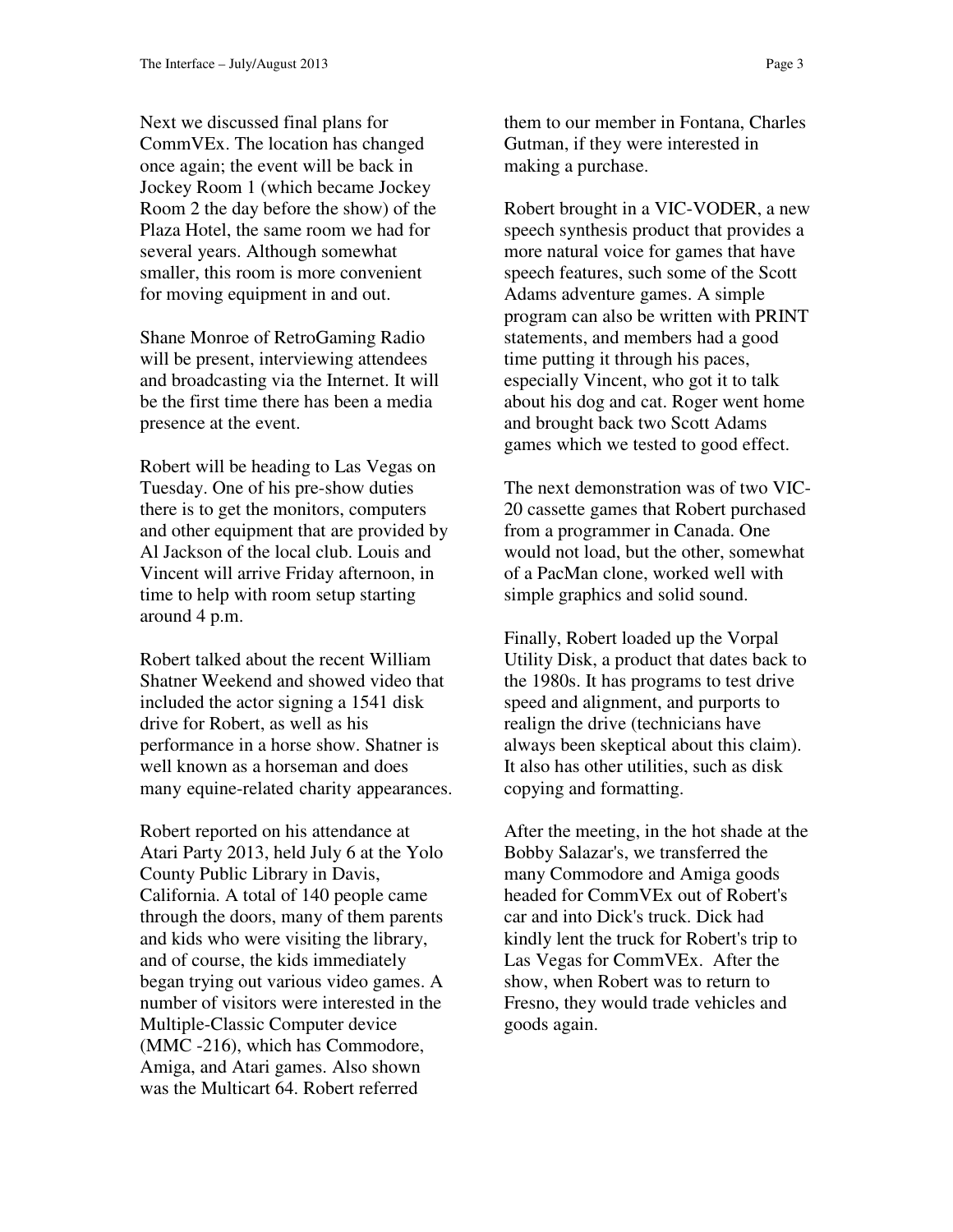For more information about products and services mentioned above, visit the following websites:

William Shatner: http://williamshatner.com/ws/ Vorpal Utility Disk: http://csdb.dk/release/?id=100535 Vic-Voder: http://www.geocities.ws/cbm/vic -voder/vic-voder.html Multiple Classic Computer 216: http://www.mcc-home.com/ CommVex: http://www.portcommodore. com/dokuwiki/doku.php?id=commvex:n ews RetroGaming Radio: http://www.retrogamingradio.co m/ Atari Party Photos: http://www.dickestel.com/atari1 3.htm

#### AUGUST 2013

-by Dick Estel & Robert Bernardo

It was predicted to be ANOTHER hot, Hot day in Fresno, around 105, but some cloud cover came in, keeping it fairly nice in the morning when we carried stuff into Bobby Salazar's but clearing off and allowing it to rise to 100 by the time we were done. In attendance were Robert, Roger, Louis, Vincent, and Dick, and we had a guest who came for part of the meeting.

We briefly discussed the need at some future point for someone else to take over the equipment manager job, since Dick was experiencing some pain in his hand, making it difficult to lift the monitor. Roger volunteered for this job; Dick will continue for the time being.

Robert reported that CommVEx was very successful, with sufficient funds received to fully pay for the room next year. Robert investigated the possibility of getting a larger room. We all agreed that such a financial commitment, while possible for 2014, might not be sustainable beyond that.

As we finished up our lunch, a visitor arrived, Raymond Ciula, who had been in touch with Robert and was donating some Amiga equipment. He brought in an A500, an A1010 disk drive, a Commodore 1084-S stereo monitor, some software (DeluxePaint), and several joysticks, including a Winner 770 analog-to-digital one that worked with Commodore or Atari. Raymond had worked for Software Etc. for about five years in the 1990s, and his background led to an extensive discussion of various Amiga and other games that were popular in those years.

Next we viewed a sample of a video Robert made at CommVEx, which showed Louis demonstrating how to repair a bad Atari joystick by using currently available new parts. Eventually, this presentation will be on-line.

We also looked at the Google Plus site where people attending CommVEx had posted many still photos and videos. These can be seen at https://plus.google.com/events/cvg9tgfp kfbhr8e1mgsatthf4ao

Dick was a bit appalled at seeing a photo of what Robert had done to his Ford F150, jamming it full of equipment. While in Fresno, the truck had been fairly filled with equipment destined for CommVEx. Robert brought the vehicle to Visalia and put even more equipment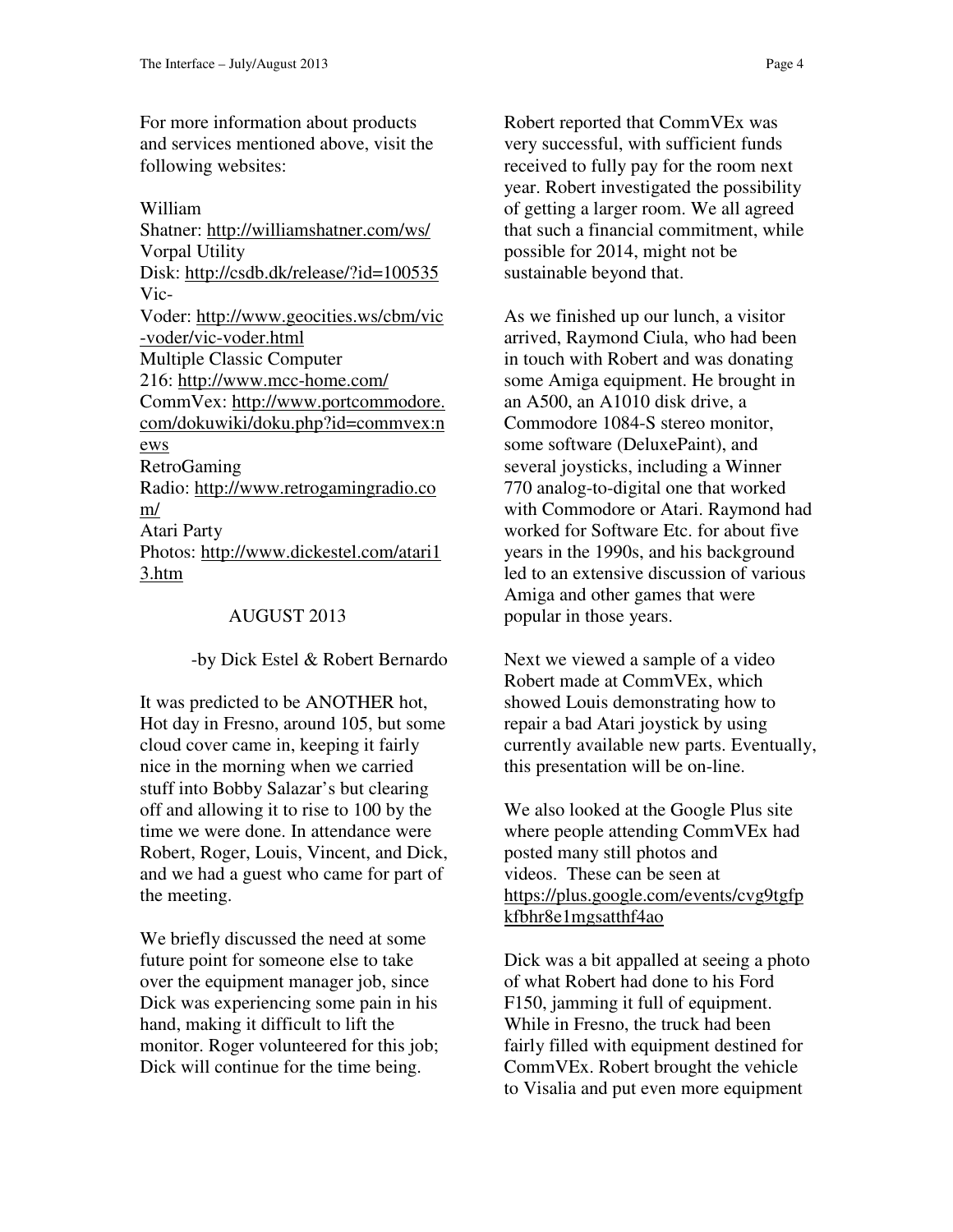into it. When Robert brought the vehicle to Las Vegas, he got even more hardware from Al Jackson, president of the Clark County Commodore Computer Club. Al remarked that it was the "Law of Commodore Conservation" – whatever free space is available, Commodore will fill it! The link for the photo is too long for sensible people to type, but will be found in the on-line version of this report and can be found on the photo site mentioned above.

Robert reported that two long-time sellers of Commodore equipment were going out of business. Jim Scabury, who gave Robert some hardware and software to sell at CommVEx for him, was in very poor health and had been hospitalized for several weeks.

One of the rare storefronts still operating, Computer Station in Long Beach, California announced the close-out of all stock and will be ending eBay sales as well. The Station had been in operation for 30 years, featuring Commodore, Amiga, Apple II, and PC-DOS items. We looked at their current eBay prices and were amazed that their items still had high 1980's prices or higher.

The balance of the meeting was spent discussing everything Commodore, and checking out various computer programs. Robert showed off the refurbished VIC-20 he picked up when he visited Commodore technician Ray Carlsen on August 1; the VIC was all cleaned up and had JiffyDOS and reset switches installed. Louis plugged in his flat C128 and ran a test provided by Ray Carlsen to determine whether his computer had been installed with 64K video RAM. Robert had brought a complete Koalapad package for member Brad Strait and also

a complete SuperSketch tablet package; he demonstrated the SuperSketch and its "Etch-a-Sketch" abilities for the C64.

At the end of the meeting, Louis took the A500, external disk drive, and some joysticks; Roger grabbed the 1084-S monitor, and Robert the Winner joystick.

For more information about products and services mentioned above, visit the following websites:

Computer Station: http://www.citydata.com/businesses/503372799 computer-station-inc-long-beach-ca.html

#### CommVEx

photos: https://plus.google.com/events/c vg9tgfpkfbhr8e1mgsatthf4ao



 A History of the Amiga, part 3: The First Prototype

The third installment of the series on the history of the Amiga

-by Jeremy Reimer

Prototyping the hardware

…

Modern chips are designed using highpowered workstations that run very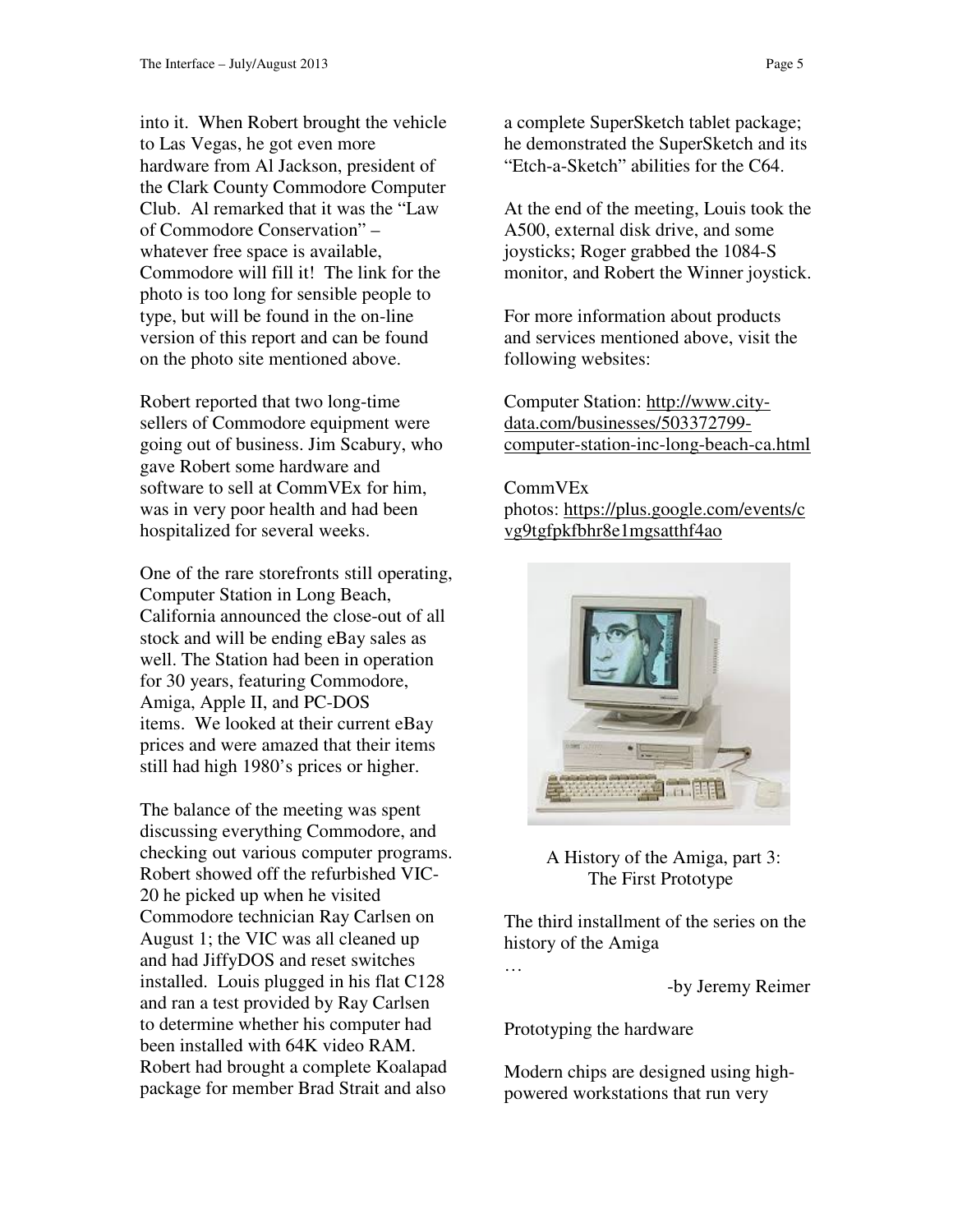expensive chip simulation software. However, the fledgling Amiga company could not afford such luxuries. It would instead build, by hand, giant replicas of the silicon circuitry on honeycomb-like plastic sheets known as breadboards.

Breadboards are still used by hobbyists today to rapidly build and test simple circuits. The way they work is fairly simple. The breadboard consists of a grid of tiny metal sockets arranged in a large plastic mesh. Short vertical strips of these sockets are connected together on the underside of the board so that they can serve as junctions for multiple connectors. Small lengths of wire are cut precisely to length and bent into a staplelike shape, with the exposed wire ends just long enough to drop neatly into the socket. Small chips that perform simple logic functions (such as adding or comparing two small numbers in binary code) straddle the junctions, their centipede-like rows of metal pins precisely matching the spacing of the grid. At the time, nobody had ever designed a personal computer this way. Most personal computers, such as the IBM PC and the Apple II, had no custom chips inside them. All they consisted of was a simple motherboard that defined the connections between the CPU, the memory chips, the input/output bus, and the display. Such motherboards could be designed on paper and printed directly to a circuit board, ready to be filled with off-the-shelf chips. Some, like the prototypes for the Apple II, were designed by a single person (in this case, Steve Wozniak) and manufactured by hand.

The Amiga was nothing like this. Its closest comparison would be to the minicomputers of the day — giant,

refrigerator-sized machines like the DEC PDP-11 and VAX or the Data General Eagle. These machines were designed and prototyped on giant breadboards by a team of skilled engineers. Each one was different and had to be designed from scratch — although to be fair, the minicomputer engineers had to design the CPU as well, a considerable effort all by itself! These minicomputers sold for hundreds of thousands of dollars each, which paid for the salaries of all the engineers required to construct them. The Amiga team had to do the same thing, but for a computer that would ultimately be sold for under \$2,000.

So there were three chips, and each chip took eight breadboards to simulate, about three feet by one and a half feet in size, arranged in a circular, spindle-like fashion so that all the ground wires could run down the center. Each board was populated with about 300 MSI logic chips, giving the entire unit about 7200 chips and an ungodly number of wires connecting them all. Constructing and debugging this maze of wires and chips was a painstaking and often stressful task. Wires could wiggle and lose their connections. A slip of a screwdriver could pull out dozens of wires, losing days of work. Or worse, a snippet of cut wire could fall inside the maze, causing random and inexplicable errors.

However, Jay never let the mounting stress get to him or to his coworkers. The Amiga offices were a relaxed and casual place to work. As long as the work got done, Jay and Dave Morse didn't care how people dressed or how they behaved on the job. Jay was allowed to bring his beloved dog, Mitchy, into work. He let him sit by his desk and had a separate nameplate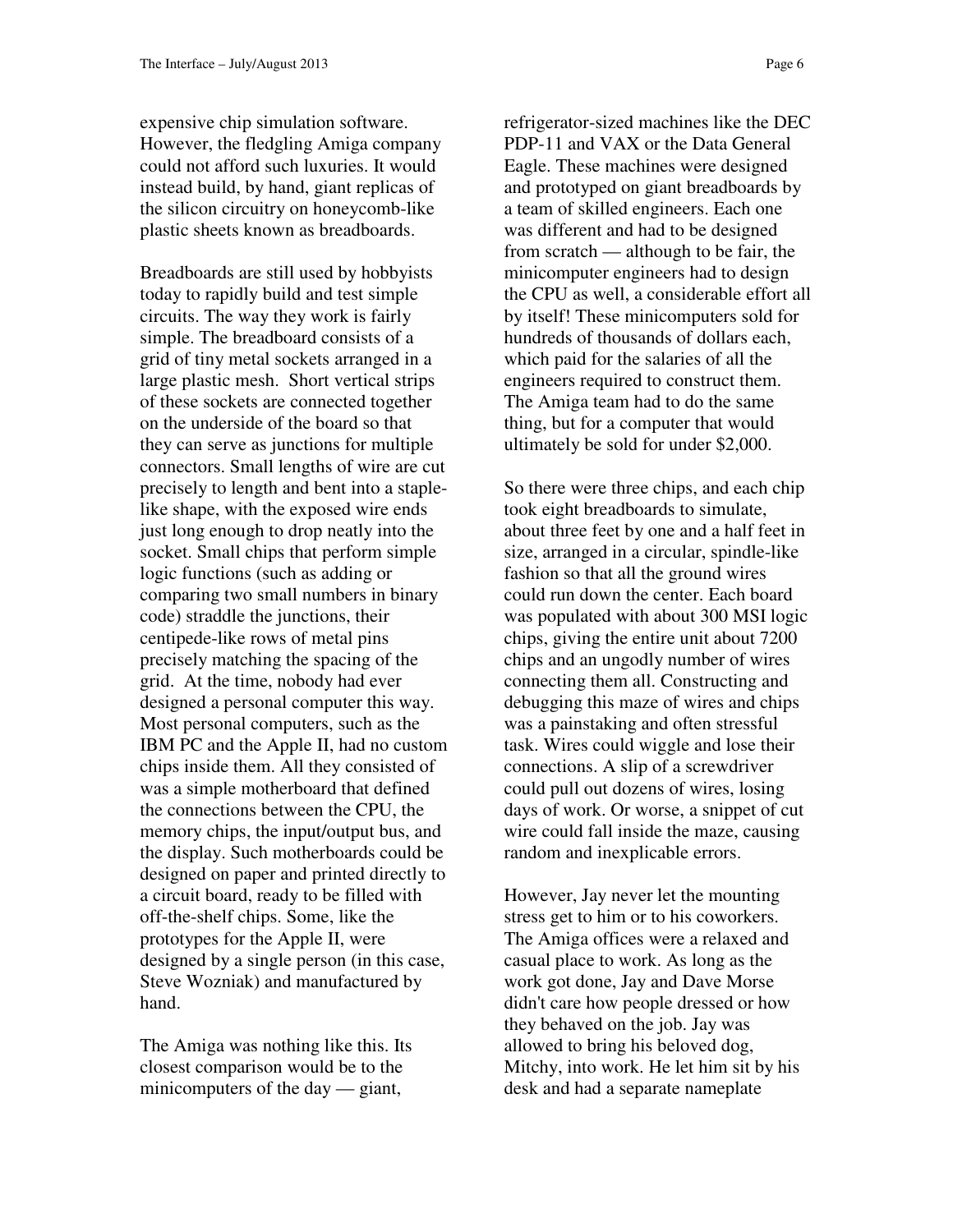#### manufactured for him.

Jay even let Mitchy help in the design process. Sometimes, when designing a complex logic circuit, one comes to a choice of layout that could go either way. The choice may be an aesthetic one, or merely an intuitive guess, but one can't help but feel that it should not be left merely to random chance. On these occasions Jay would look at Mitchy, and his reaction would determine the choice Jay would make.

Slowly, the Amiga's custom chips began to take shape. Connected to a Motorola 68000 CPU, they could accurately simulate the workings of the final Amiga, albeit more slowly than the final product would run. But a computer, no matter how advanced, is nothing more than a big, dumb pile of chips without software to run on it.

Raising the bar for operating systems

All computers since the very first electronic calculators required some kind of "master control program" to handle basic housekeeping tasks such as running application programs, managing the user environment, talking to peripherals such as floppy and hard disks, and controlling the display. This master program is called the operating system, and for most personal computers of the day, it was a very simple program that was only capable of doing one thing at a time.

Jay's specialty was designing hardware, not software, so he had little input on the design of the Amiga's operating system. But he did know that he wanted his computer to be more advanced than the typical personal computers of the time

running such primitive operating systems as AppleDOS and MS-DOS. His hire for chief of software engineering, Bob Pariseau, did not come from a background in microcomputers. He worked for the mainframe computer company Tandem, which made massive computers that were (and are still today) used by the banking industry.

Bob was used to his powerful computers that could handle many tasks and transactions at one time. He saw no reason why microcomputers should not be capable of the same thing. At the time, there were no personal computers that could multitask, and it was generally felt that the small memory capacities and slow CPU speeds of these machines made multitasking impossible. But Bob went ahead and hired people who shared his vision.

The four people he hired initially would later become legends of software development in their own right. They were RJ Mical, Carl Sassenrath, Dale Luck, and Dave Needle. Carl's interview was the simplest of all: Bob asked him what his ultimate dream job would be, and he replied, "To design a multitasking operating system." Bob hired him on the spot.

Carl Sassenrath had been hired from Hewlett-Packard where he had been working on the next big release of a multitasking operating system for HP's high-end server division. According to Carl,

"What I liked about HP was that they really believed in innovation. They would let me buy any books or publications I wanted... so I basically studied everything ever published about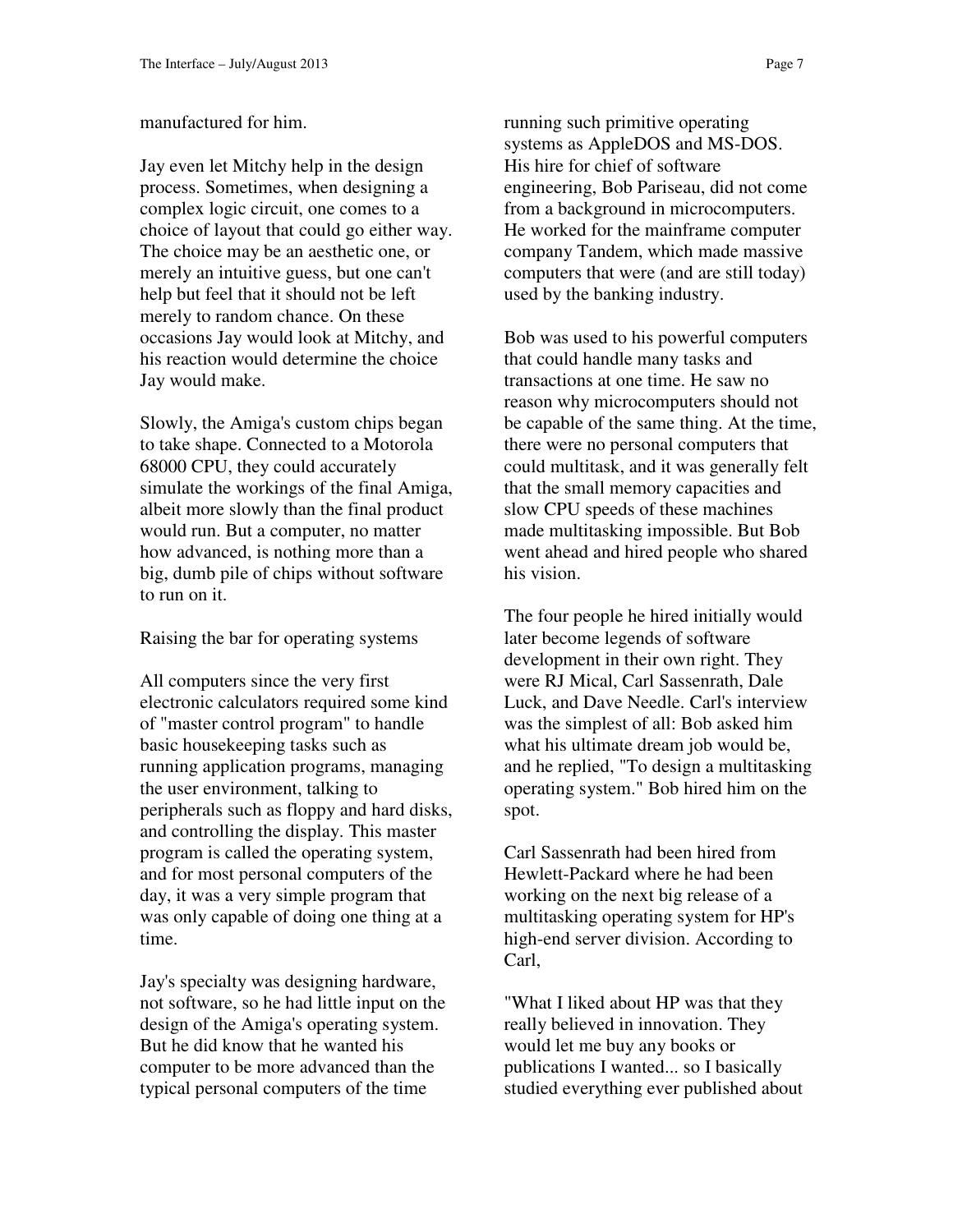operating systems. I also communicated with folks at Xerox PARC, UC Berkeley, MIT, and Stanford to find out what they were doing.

In 1981-82 I got to know CPM and MSDOS, and I concluded that they were poor designs. So, I started creating my own OS design, even before the Amiga came along."

So the Amiga operating system would be a multitasking design, based on some of Carl's ideas that would later be called a "microkernel" by OS researchers in academia. Carl had invented the idea before it even had a name; the kernel, or core of the operating system, would be small, fast, and capable of doing many things at once, attributes that would then pervade the rest of the operating system.

The decision to make a multitasking kernel would have a huge impact on the way the Amiga computer would perform, and even today the effects can still be felt. Because the mainstream PC market did not gain true multitasking until 1995 (with Windows 95) and the Macintosh until 2001 (with OSX), an entire generation of software developers grew up on these platforms without knowing or understanding its effects, whereas the Amiga, which had this feature since its inception, immediately gave its developers and users a different mindset: the user should never have to wait for the computer. As a result, programs developed for the Amiga tend to have a different, more responsive feel than those developed for other platforms.

## Adding a GUI

There was one more significant design decision that was made about the Amiga

at this time: to design it with a graphical user interface. Most personal computers at the time were controlled by a command line interface; the user had to type in the name of a program to run it and enter a long series of commands to move files or perform maintenance tasks on the computer.

The idea of a graphical user interface was not new. Douglas Engelbart had demonstrated most of its features along with the world's first computer mouse in 1968, and researchers at Xerox PARC had created working models in the mid-70's. At the beginning of the 1980's, it seemed everyone was trying to cash in on the graphical interface idea, although developing it on the primitive computers of the day was problematic. Xerox itself released the Star computer in 1981, but it cost \$17,000 and sold poorly, serving mostly as an inspiration for other companies. Apple's version, the Lisa, came out in 1983. It cost \$10,000 and also sold poorly. Clearly, personal computers were price-sensitive, even if they had advanced new features.

Apple solved the price issue by creating a stripped-down version of the Lisa. It took away the large screen, replacing it with a tiny 9 inch monochrome monitor. Instead of two floppy drives, the new machine would come with only one. There were no custom chips to accelerate sound or graphics. And as much hardware as possible was removed from the base model, including the memory — the operating system was completely rewritten to squeeze into 128 kilobytes of RAM. The stripped-down operating system was only capable of running one application at a time — it couldn't even switch between paused tasks.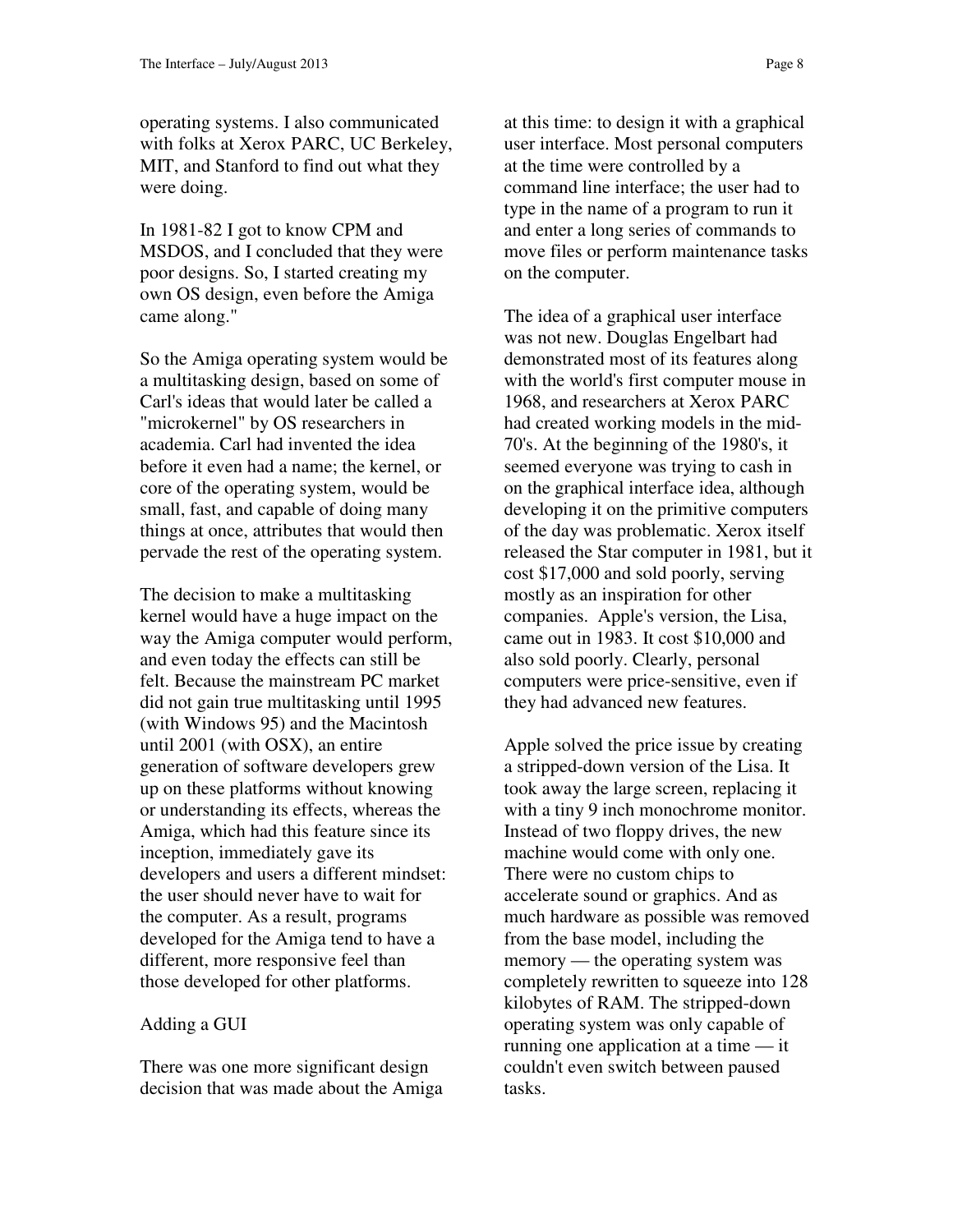This was the Macintosh, which was introduced to the world in dramatic fashion by Steve Jobs in January of 1984. What most people don't remember about the Macintosh was that initially it was not a success—it sold reasonably well in 1984, but the following year sales actually went down. The Mac in its original incarnation was actually not very useful. The built-in word processor that came with the machine was limited to only eight pages, and because of the low memory and single floppy drive, making a backup copy of a disk took dozens of painful, manual swaps.

The Amiga operating system team wasn't thinking like this. The hardware design group wasn't compromising and stripping things down to the bare minimum to save money, so why should they?

One of the more difficult parts of writing a graphical user interface is doing the low-level plumbing, called an API, or Application Programming Interface, that other programmers will use to create new windows, menus, and other objects on the system. An API needs to be done right the first time, because once it is released to the world and becomes popular, it can't easily be changed without breaking everyone's programs. Mistakes and bad design choices in the original API will haunt programmers for years to come.

RJ Mical, the programmer who had come up with the "Zen Meditation" game, took this task upon himself. According to Jay Miner, he sequestered himself in his office for three weeks, only coming out once to ask Carl Sassenrath a question about message ports. The resulting API was called

Intuition, an appropriate name given its development. It wound up being a very clean, easily-understandable API that programmers loved. In contrast, the API for Windows, called Win16 (later updated to Win32) was constructed by a whole team of people and ended up as a mishmash that programmers hated.

Working 90-hour weeks

RJ Mical recalled what life was like back in those busy early days,

"We worked with a great passion... my most cherished memory is how much we cared about what we were doing. We had something to prove... a real love for it. We created our own sense of family out there."

Like the early days at Atari, people were judged not on their appearance or their unusual behavior but merely on how well they did their jobs. Dale Luck, one of the core OS engineers, looked a bit like a stereotypical hippie, and there were even male employees who would come to work in purple tights and pink fuzzy slippers. "As long as the work got done, I didn't mind what people looked like," was Jay Miner's philosophy. Not only was it a family, but it was a happy one: everyone was united by their desire to build the best machine possible.

Why was everybody willing to work so hard, to put in tons of late (and sometimes sleepless) nights just to build a new computer? The above and beyond dedication of high-tech workers has been a constant ever since Silicon Valley became Silicon Valley. Companies have often reaped the rewards from workers who were willing to put in hundreds of hours of unpaid overtime each month.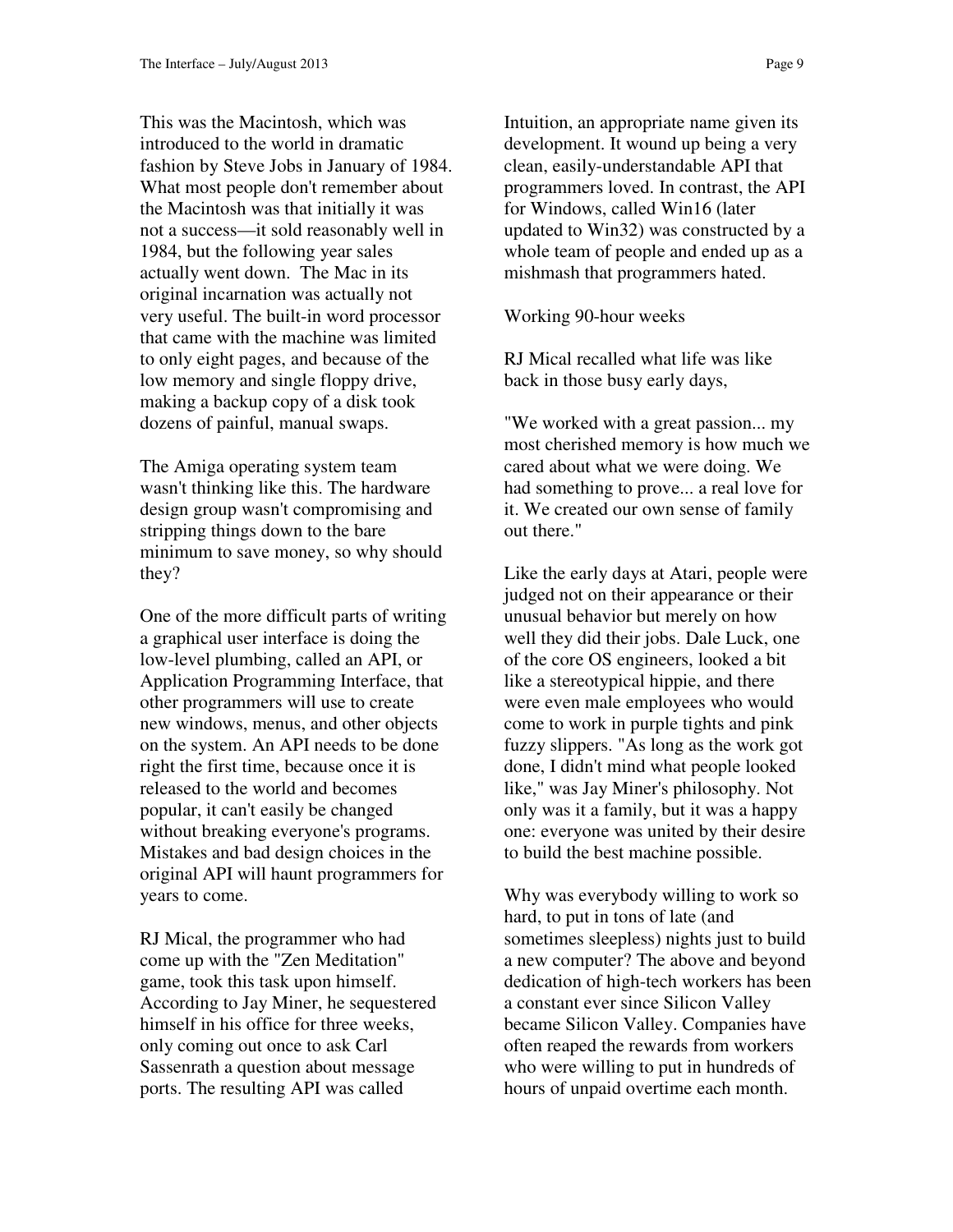Managers in other industries must look at these computer companies and wonder why they can't get their workers to put in that kind of effort.

Part of the answer lies with the extreme, nearly autistic levels of concentration that are achieved by hardware and software engineers when they are working at peak efficiency. Everyday concerns like eating, sleeping, and personal hygiene often fade into the background when an engineer is in "the zone." However, I think it goes beyond that simple explanation. Employees at small computer companies have a special position that even other engineers can't hope to achieve. They get to make important technical decisions that have far-reaching effects on the entire industry. Often, they invent new techniques or ideas that significantly change the way people interact with their computers. Giving this kind of power and authority to ordinary employees is intoxicating; it makes people excited about the work that they do, and this excitement then propels them to achieve more and work faster than they ever thought they could. RJ Mical's threeweek marathon to invent Intuition was one such example, but in the story of the Amiga there were many others.

The employees of Amiga, Inc. needed this energy and passion, because there was a hard deadline coming up fast. The Consumer Electronics Show, or CES, was scheduled for January 1984.

The January CES and the buyout of Amiga

CES had expanded significantly since its inception in 1967. The first CES was held in New York City, drawing 200

exhibitors and 17,500 attendees. Among the products that had already debuted at CES were the VCR (1970), the camcorder (1981), and the compact disc player (also 1981). CES was also home to the entire nascent video game industry, which would not get its own expo  $(E3)$ until 1995.

Amiga, Inc. didn't have a lot of money left over for shipping its prototype to the show, and the engineers were understandably nervous about putting such a delicate device through the rigors of commercial package transport. Instead, RJ Mical and Dale Luck purchased an extra airline seat between the two of them and wrapped the fledgling Amiga in pillows for extra security. According to airline regulations, the extra "passenger" required a name on the ticket, so the Lorraine became "Joe Pillow," and the engineers drew a happy face on the front pillowcase and added a tie! They even tried to get an extra meal for Joe, but the flight attendants refused to feed the already-stuffed passenger.

The January 1984 CES show was an exciting and exhausting time for the Amiga engineers. Amiga rented a small booth in the West Hall at CES, with an enclosed space behind the public display to showcase their "secret weapon," the Lorraine computer. A guarded door led into the inner sanctum, and once inside people could finally see the massive breadboarded chips, sitting on a small table with a skirt around the edges. Skeptical customers would often lift the skirt after seeing a demonstration, looking for the "real" computer underneath.

The operating system and other software were nowhere near ready, so RJ Mical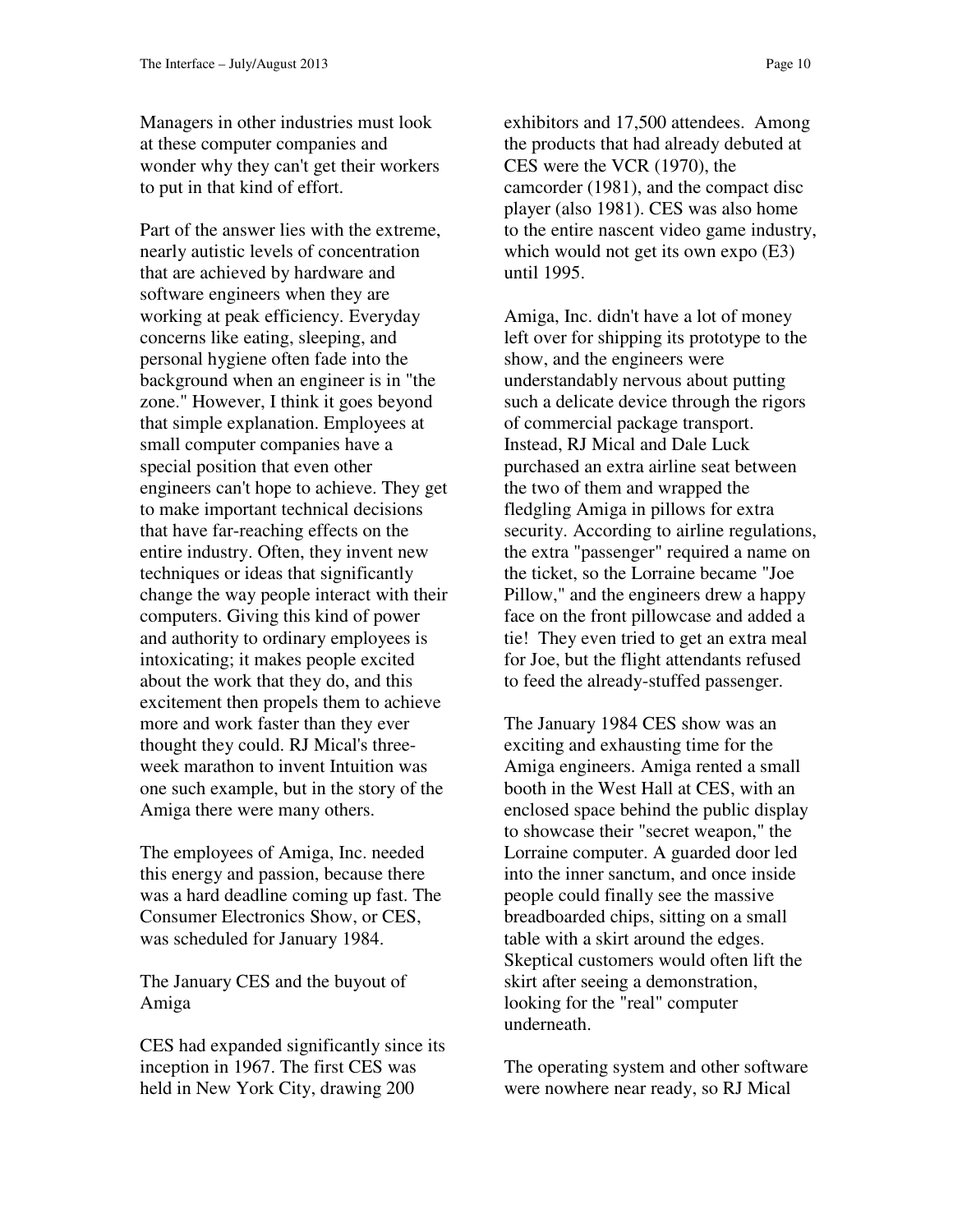and Dale Luck worked all night to create software that would demonstrate the incredible power of the chips. The first demo they created was called Boing and featured a large, rotating checkered ball bouncing up and down, casting a shadow on a grid in the background, and creating a booming noise in stereo every time it hit the edge of the screen. The noise was sampled from Bob Pariseau hitting the garage door with one of the team's celebrated foam baseball bats. The Boing Ball would wind up becoming an iconic image and became a symbol for the Amiga itself.

The January CES was a big success for the Amiga team, and the company followed it up by demonstrating actual prototype silicon chips at the June CES in Chicago, but the fledgling company was rapidly running out of money. CEO Dave Morse gave presentations to a number of companies, including Sony, Hewlett-Packard, Philips, Apple, and Silicon Graphics, but the only interested suitor was Atari, who lent the struggling company \$500,000 as part of a set of painful buyout negotiations. According to the contract, Amiga had to pay back the \$500,000 by the end of June or Atari would own all of their technology. "This was a dumb thing to agree to but there was no choice," said Jay Miner, who had already taken a second mortgage out on his house to keep the company going.

Fortunately for Amiga (or unfortunately, depending on how you imagine your alternate histories) Commodore came calling at the last minute with a buyout plan of its own. It gave Amiga the \$500,000 to pay back Atari, briefly thought about paying \$4 million for the rights to use the custom chips, and then finally went all in and paid \$24 million

to purchase the entire company. The Amiga had been saved, but it now belonged to Commodore.

This concludes the first three-part installment of the history of the Amiga platform. Watch for the next installment, which will cover the Amiga's official launch and its early years



-by Dick Estel

# INTRODUCTION

This is number four of a limited series of articles saluting some of our past members, people who have made a significant contribution to the club. Our more recent members did not have the pleasure of knowing these men and women, many of whom have passed on. However, they made a lasting impression on the club and the author.

Questions and comments to our web address, info@dickestel.com, are welcome.

## LLOYD WARREN

Perhaps no member worked harder to support and advance the club than Lloyd Warren. Unfortunately I never talked to Lloyd about how he got his start with Commodore, but he was a member of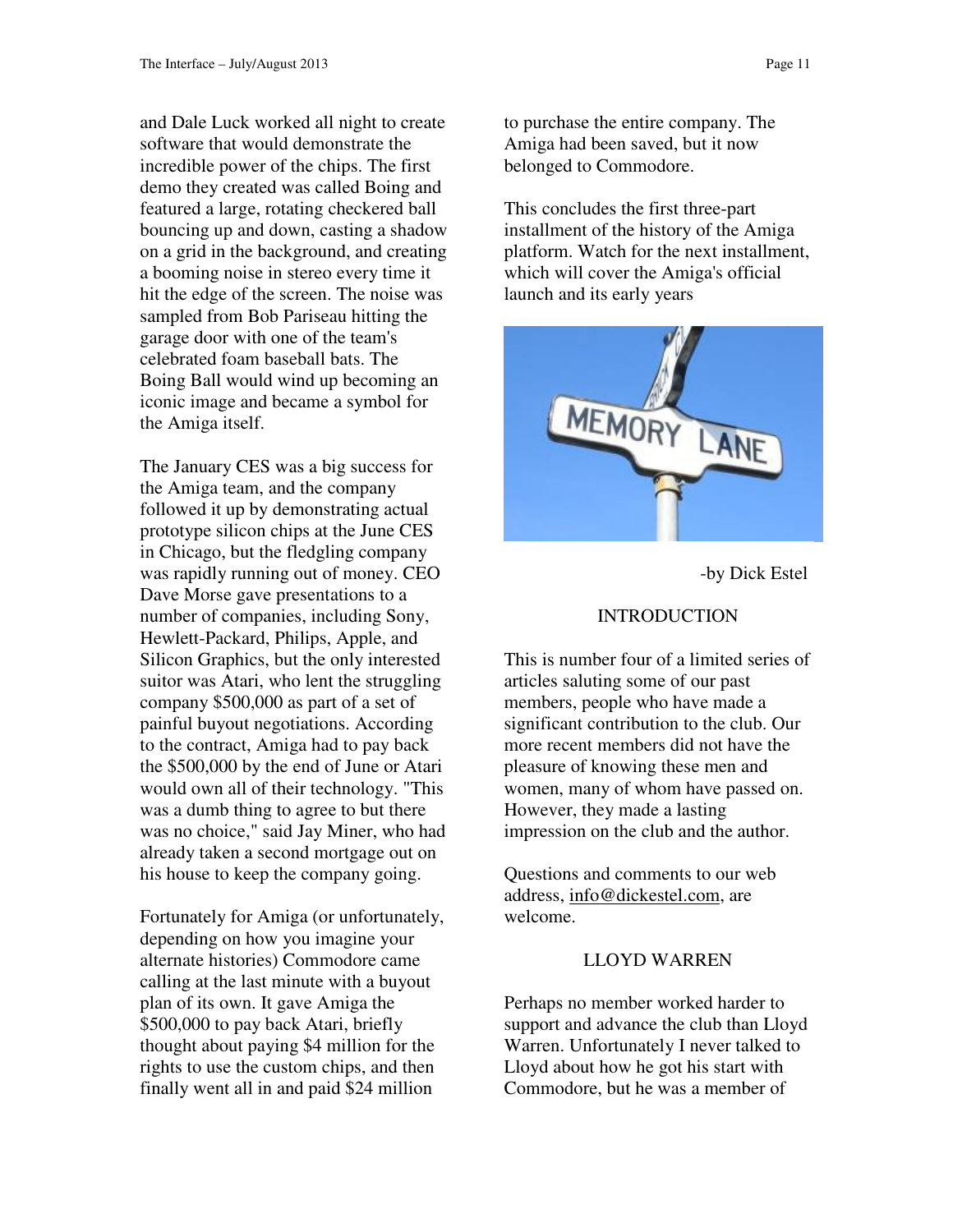clubs in Ventura and Oxnard before moving to Fresno. He worked for Proctor and Gamble in that area, and I believe he moved to Fresno County to be closer to relatives when he retired.

He initially lived in the Meadow Lakes area near Auberry in the Sierra foothills, but lived out his final 20 years at the Senior Citizens Village in Fresno. Around 1989 he reluctantly allowed himself to be drafted to run for president (without opposition of course), but before he could assume office, he suffered a serious stroke while visiting family in Alaska. Since I was vice president and had to take over, I later kidded him about doing anything to get out of being president.

Lloyd made a good recovery, but could no longer drive, so he gave up his mountain hideaway and embraced the support provided at the village. He often claimed that there were a number of widows there competing for his affections.

Lloyd's best-known and longest-lasting contribution to the club was to initiate a "Disk of the Month." Lloyd spent who knows how many hours collecting and compiling a disk of programs every month, and these were sold to members for \$3, an important source of income for the club for a number of years.

Beyond this, he was always ready to help others get the most out of their Commodores. He was an early and enthusiastic user and promoter of The Write Stuff word processor, which was sold as "user ware," a plan under which the club purchased the right to copy and sell the program. This proved to be

another great economic benefit to the club.

He was born on May 27, 1924, in Lynn, Massachusetts. In 1947 he was married to Gwen Goodwin, who passed away in 1980. They had two sons and a daughter.

As age took its inevitable toll, Lloyd stopped coming to meetings, and ultimately donated his equipment to the club. He died on August 18, 2009, at the age of 85. Like the other members honored here, he touched many lives for the better, and lives on in our memories.

– Dick Estel

# Douglas C. Engelbart

The name of Douglas C. Engelbart is hardly a household word but his contributions to the world of computers surpass those of many better known names.

Born in 1925, he passed away July 2, 2013 in Atherton, CA. The following is summarized from his obituary in the New York Times.

Dr. Engelbart entered the field when computers were room-size beasts, but early on he had a vision of what could be. In 1950 "he saw himself sitting in front of a large computer screen full of different symbols — an image most likely derived from his work on radar consoles while in the Navy after World War II. The screen, he thought, would serve as a display for a workstation that would organize all the information and communications for a given project."